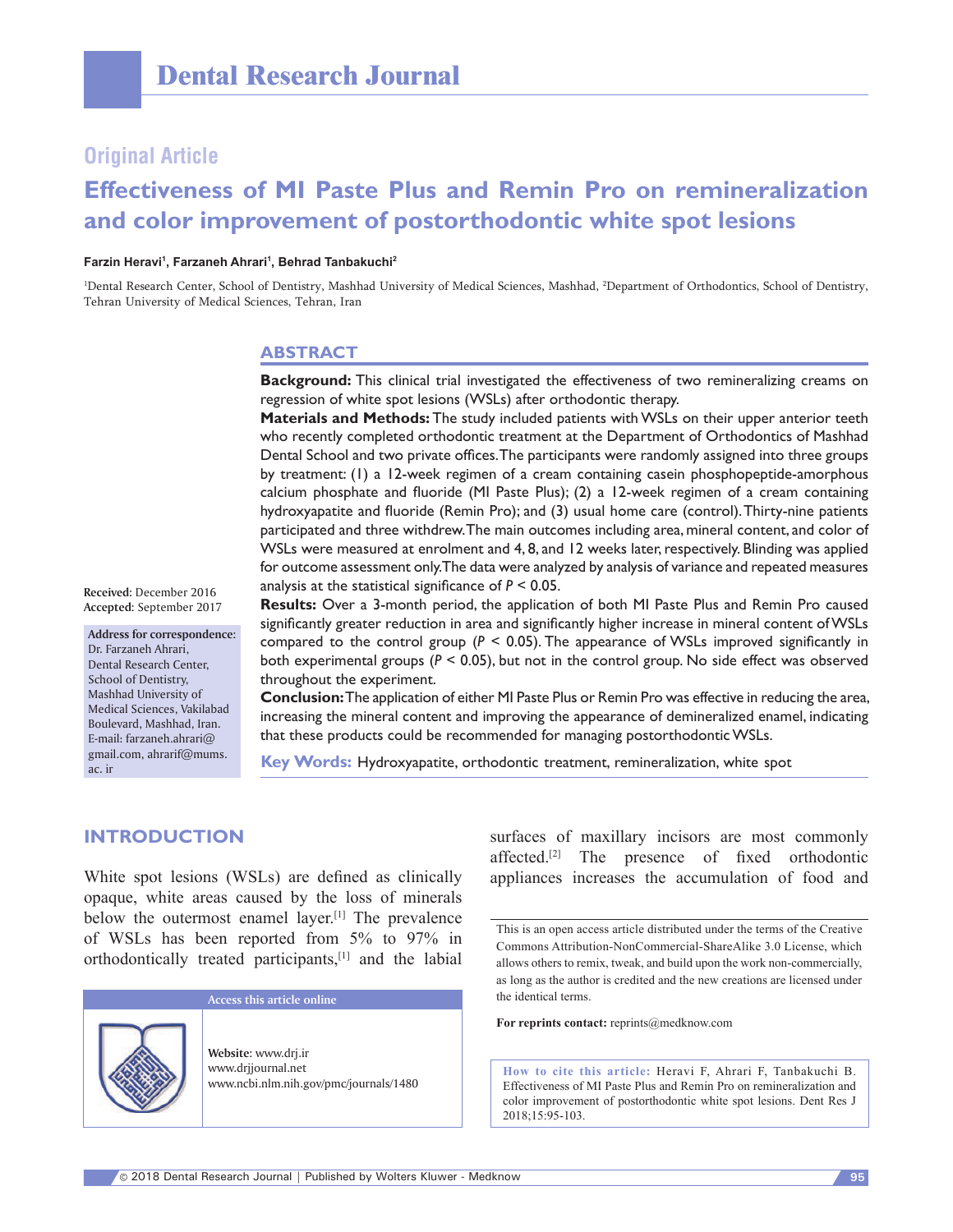bacterial plaque and promotes successive changes in the mineral and optical properties of subsurface enamel, leading to creation of demineralized areas, which are the precursors to caries formation.<sup>[3-5]</sup>

In recent years, calcium phosphate‑based remineralization products have shown promising results for noninvasive management of early caries lesions.[6‑9] It has been demonstrated that the application of products containing casein phosphopeptide‑amorphous calcium phosphate (CPP‑ACP) could lead to a suppression of demineralization and enhancement of remineralization or most likely, a combination of both could occur.[10,11] Previous studies indicated reduced demineralization around orthodontic brackets *in vitro*, [12,13] and visual regression of WSLs following topical application of agents containing CPP–ACP complexes *in vivo*. [2,14] It is believed that the combined application of CPP-ACP with fluoride provides a synergistic effect on enamel remineralization.[15‑19] Tooth Mousse Plus (MI Paste Plus; GC Corporation, Tokyo, Japan) is a commercial product that combines CPP‑ACP and 900 ppm fluoride (CPP-ACPF), assuming to provide more therapeutic effects than Tooth Mousse (MI Paste), which contains CPP-ACP alone.

Recently, a remineralizing water-based cream containing hydroxyapatite, fluoride and xylitol (Remin Pro, VOCO GmbH, Cuxhaven, Germany) has been introduced. It has been claimed that hydroxyapatite fills eroded enamel, fluoride seals dentinal tubules and xylitol acts as an antibacterial agent. This product has been assumed to be suitable for management of dentinal hypersensitivity, prevention of enamel demineralization and promoting remineralization of enamel subsurface lesions.[20] To the authors' knowledge, no clinical trial investigated the efficacy of Remin Pro in regression of postorthodontic WSLs.

The quantitative caries detection could be accomplished by fluorescent methods.[21] Recently, a new fluorescent camera (VistaCam iX; Dürr Dental, Bietigheim‑Bissingen, Germany) was introduced for caries detection.[22] It has been demonstrated that this fluorescent camera provides reliable results similar to that of DIAGNOdent.<sup>[22]</sup> In addition, this device has an interchangeable head which enables the clinician to take intraoral images.[23]

There are few studies regarding the effect of calcium phosphate‑ and hydroxyapatite‑based agents on remineralization and optical appearance of WSLs

following orthodontic therapy. The results of a recent systematic review suggest that there is a tendency toward a benefit for the use of Tooth Mousse (MI Paste) over brushing with a fluoride toothpaste for regression of WSLs in orthodontic patients but the quality of evidence is limited.<sup>[24]</sup> Therefore, this study was conducted to assess the efficacy of MI Paste Plus and Remin Pro on area, mineral content and color of postorthodontic WSLs.

## **MATERIALS AND METHODS**

The study protocol was reviewed and approved by the ethics committee of Mashhad University of Medical Science (910368). This was a parallel-group, randomized, controlled trial with a 1:1:1 allocation ratio. At the beginning of the study, the investigators asked the faculty colleagues and two orthodontists in private offices to refer patients who recently finished orthodontic therapy and had WSLs on their upper anterior teeth, to the principal investigator. All referred patients were consecutively assessed by the principal investigator to confirm their accordance with the inclusion criteria of the study and those who did not meet the criteria were excluded. Eligible patients were recruited if they met the following criteria:

- 1. Completion of fixed appliance therapy within the past 2 weeks
- 2. Presence of at least two WSLs on the labial surfaces of six maxillary anterior teeth that were not present before orthodontic therapy (as confirmed in pretreatment photographs)
- 3. Age range between 13 and 23 years.

The complete removal of residual composite was assessed clinically. The exclusion criteria were as follows:

- 1. Unwillingness to be randomly assigned to 1 of the 3 treatment groups
- 2. Presence of abnormal oral, medical, or mental condition (including any milk-related allergies or any medical condition involving kidneys or salivary glands)
- 3. Presence of dentin caries or enamel hypoplasia on maxillary anterior teeth
- 4. Presence of periodontal pockets around maxillary anterior teeth.

The objectives of the study were explained clearly and informed consent document was obtained from the patients or their parents (if the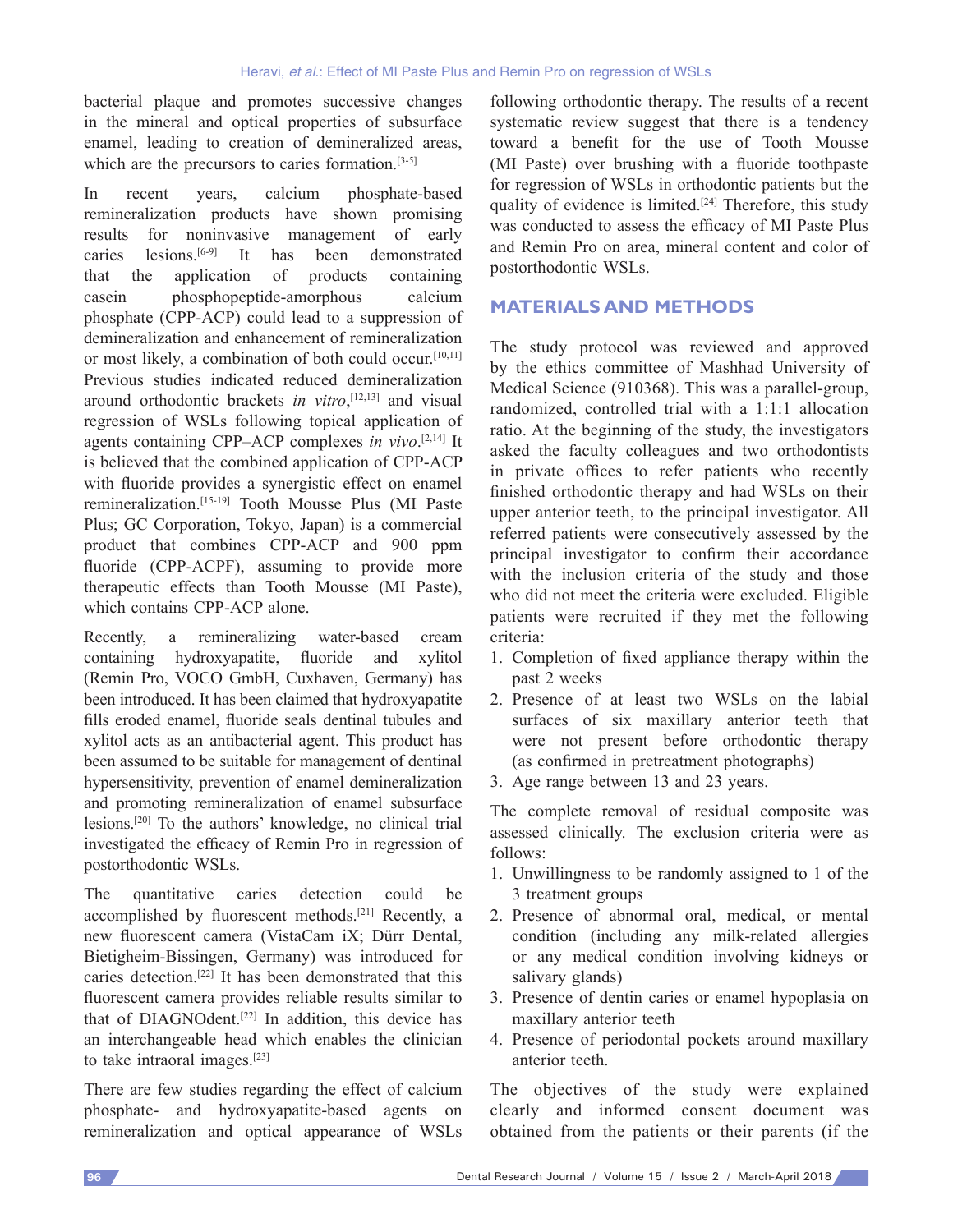patient was under 18 years old) before the study commencement.

#### **Interventions**

The participants were randomly assigned to one of the three groups and received different treatment regimens. The randomization was performed by a computer‑generated table of random numbers using NCSS software (NCSS, Kaysville, UT, USA). The details of the allocated groups were recorded on cards contained in sequentially numbered, opaque, sealed envelopes. These cards were prepared by an independent person who was not involved in the study protocol. Once the participant underwent the baseline assessments by the principal investigator and his/her accordance with the inclusion criteria was confirmed, the allocation assignment was revealed by opening the envelope by this independent person.

An alginate impression was taken from the upper arch of the patients in groups 1 and 2 (experimental groups). Then, vacuum formed retainers were made for the patients in the experimental groups using 1‑mm clear sheets.

The participants in group 1 were instructed to apply a remineralizing cream containing CPP‑ACPF (MI Paste Plus; GC Corporation, Tokyo, Japan). The cream was inserted within the clear retainer over each of the upper anterior teeth at an approximate height of one‑fourth of the central incisor. The patients were asked to use the clear retainer containing MI Paste Plus for 30 min after brushing and not to eat or drink within 1 h later. This procedure was repeated nightly for 12 weeks. A telephone call was made every week to reinforce the patients for using the cream.

The patients in group 2 were instructed to apply a cream containing fluoridated hydroxyapatite (Remin Pro, VOCO GmbH, Cuxhaven, Germany) under the same conditions as described in group 1.

The participants in group 3 underwent no treatment intervention and served as the control group.

All groups received usual home care advice and 2 pockets of fluoridated toothpaste (Crest Cavity Protection, 1100 ppm F as NaF). The participants were instructed to brush twice daily using a soft-texture toothbrush and not to use any supplementary fluoridated products. The supply of remineralizing creams and oral hygiene recommendations were accomplished by an operator who was not involved in the baseline and follow‑up assessments.

#### **Outcomes**

The patients were evaluated at the start of the treatment  $(T1)$  and intervals of 4  $(T2)$ , 8  $(T3)$ and 12 (T4) weeks later. The main outcome was any difference in the area, mineral content, and color of WSLs. All measurements were taken in a light-controlled environment by an experienced operator who had been trained to do the measurements before the study commencement and was blinded to the group assignment.

For patient assessment, the anterior maxillary teeth were cleaned with pumice slurry and a rubber prophy cup, and then a lip retractor was inserted to hold the soft tissue away. A series of three intraoral photographs were then taken (one photograph from the labial surfaces of central and lateral incisors and two photographs from the labial surfaces of the right and left canines) using VistaCam iX (Dürr Dental, Bietigheim‑Bissingen, Germany). The photographs were taken as the patient's head was positioned horizontally and the lens of the device was 8 cm away from the labial surfaces of the teeth. To calculate the area of WSLs, the intraoral photographs were transported to a microstructure image processing software (MIP4Student software; Nahamin Pardazan Asia Co, Iran).[25,26] Each photograph was calibrated by inserting the mesiodistal width of the imaged tooth into the software. The borders of WSLs were specified manually, and their areas were calculated by the software. Nine sets of photographs were selected, and the areas of WSLs were measured again 1 week later to determine intraexaminer reliability.

To measure the mineral content of WSLs, the labial surfaces of the selected teeth were assessed by VistaCam iX using a special head for taking fluorescent images according to the manufacturer's instructions. The protective cover of the head was in contact with the labial surfaces of the teeth during imaging. This disposable protective cover was recommended by the manufacturer to avoid cross-contamination. The image of each surface was recorded by special software (DBSWIN Imaging Software; Durr Dental). This software creates images of  $720 \times 576$  pixels. The fluorescent images are quantified from green (approximately 510 nm wavelength) to red (approximately 680 nm wavelength) and a numerical value from 0 to 3 is assigned to each image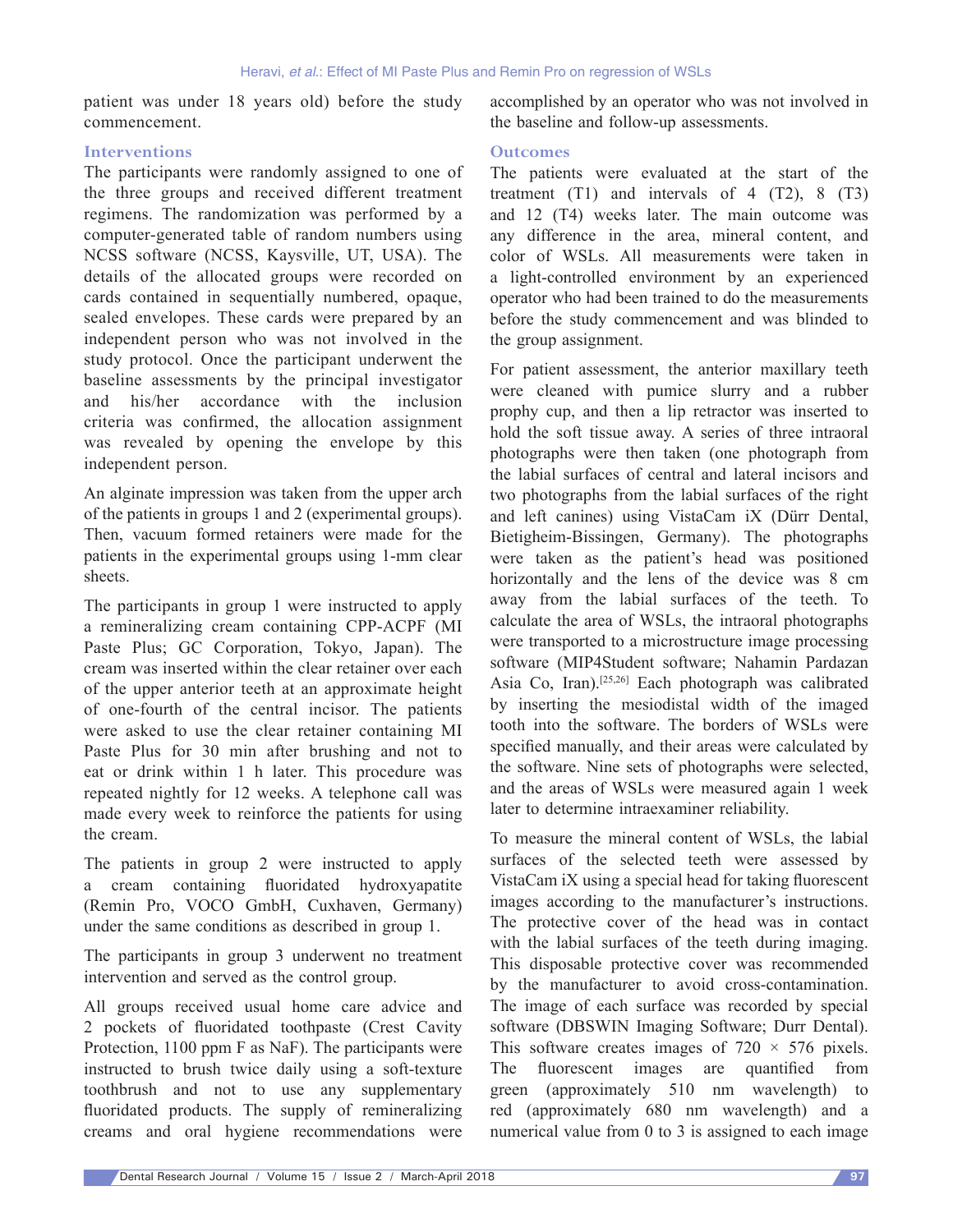corresponding to the lesion severity. According to the manufacturer, the values in the range of 0–1.0 indicate healthy tooth enamel, whereas those in the range of 1.0–1.5 are representative for early‑stage enamel caries. For each WSL, the highest value in the range of 1.0–1.5 was recorded, corresponding to the lowest amount of mineral content.

The Vita Easyshade spectrophotometer (Vita Zahnfabrik, Bad Säckingen, Germany) was employed for color assessment of WSLs. The device was calibrated before each appointment using a white table supplied by the manufacturer. Tooth color was measured by holding the probe tip at a right angle to the surface and the values were reported according to the CIELAB (Commission Internationale de l'Eclairage L\* a\* and b\*) color space system. In this system, the "L" axis represents the degree of lightness, whereas the "a" and "b" values indicate positions on red/green  $(+a = red, -a = green)$ and yellow/blue  $(+b =$  yellow,  $-b =$  blue) axis, respectively. For each tooth, the color assessment was performed at the central area of WSL and also on healthy tooth structure. To minimize measurement errors, the assessments were repeated three times, and the mean values of three consecutive measurements were recorded for each area. The color assessment was repeated in the same conditions at the follow-up appointments. The color difference between WSL and sound tooth surface was calculated using the following formula:

$$
\Delta E (Lab) = \sqrt{(a_2 - a_1)^2 + (b_2 - b_1)^2 + (L_2 - L_1)^2}
$$

The outcome assessor was kept blinded to the treatment groups. However, blinding of either patient or supplier was not possible because the participants used commercial products.

#### **Statistical analysis**

The six upper anterior teeth of each patient were evaluated by one investigator and the area, mineral content and color of WSLs were measured in teeth presenting demineralization. The mean values of variables were then calculated for each participant and considered in the statistical analysis. Therefore, the units for statistical analysis in this study were patients  $(n = 12)$ .

The normal distribution of the data was confirmed by the Kolmogrov–Smirnov test. Between‑group differences in age and number of teeth presenting WSLs were assessed by analysis of variance (ANOVA) and the difference in sex of the participants among the groups was analyzed by the Chi‑square test. A repeated measures analysis was run to determine any significant differences in the area, mineral content and color change variables between the different evaluation times in each group. The change between T1 and T4 values for each variable was calculated, and between-group differences in area, mineral content and color of WSLs were analyzed by ANOVA followed by *post hoc* Tukey test for pairwise comparisons. The statistical calculation was performed using SPSS software (SPSS 16.0, Chicago, IL, USA) and the level of significance was determined at  $P < 0.05$ .

## **RESULTS**

Thirty-nine patients were randomized in a 1:1:1 ratio to either of MI Paste Plus, Remin‑Pro or control groups. Three participants withdrew the trial, therefore, a total of 36 participants (20 girls, 16 boys; mean age,  $16 \pm 3$  years) underwent the interventions and had complete records for statistical analysis [Figure 1]. Patient recruitment started in November 2012 and ended in January 2014. At baseline, information regarding age, sex, and number of teeth affected by WSLs was collected. The three groups were well matched in all characteristics at enrollment [Table 1].

Using the 9 sets of repeated measurements, the correlation coefficient for detecting the area of WSLs was 0.94, indicating excellent reliability.

## **Comparison of area, mineral content, and color of white spot lesions between the different evaluation times in each group**

The repeated measures analysis revealed that the area of WSLs decreased significantly between T1 and T2 in all the study groups ( $P \le 0.05$ ) [Figure 2]. However, between T2-T3 and T3-T4 time points, a significant reduction in the area of WSLs occurred in MI Paste Plus and Remin Pro groups  $(P < 0.05)$ , whereas the control group revealed no significant improvement in this aspect  $(P > 0.05)$  [Figure 2].

A significant increase in the mineral content of WSLs occurred between T1‑T2, T2‑T3 and T3‑T4 time points in the two experimental groups  $(P < 0.05)$  [Figure 3]. The control group experienced a slight but significant increase in mineral content of WSLs between T1‑T2 and T3‑T4 time points (*P* = 0.001 and *P* = 0.014,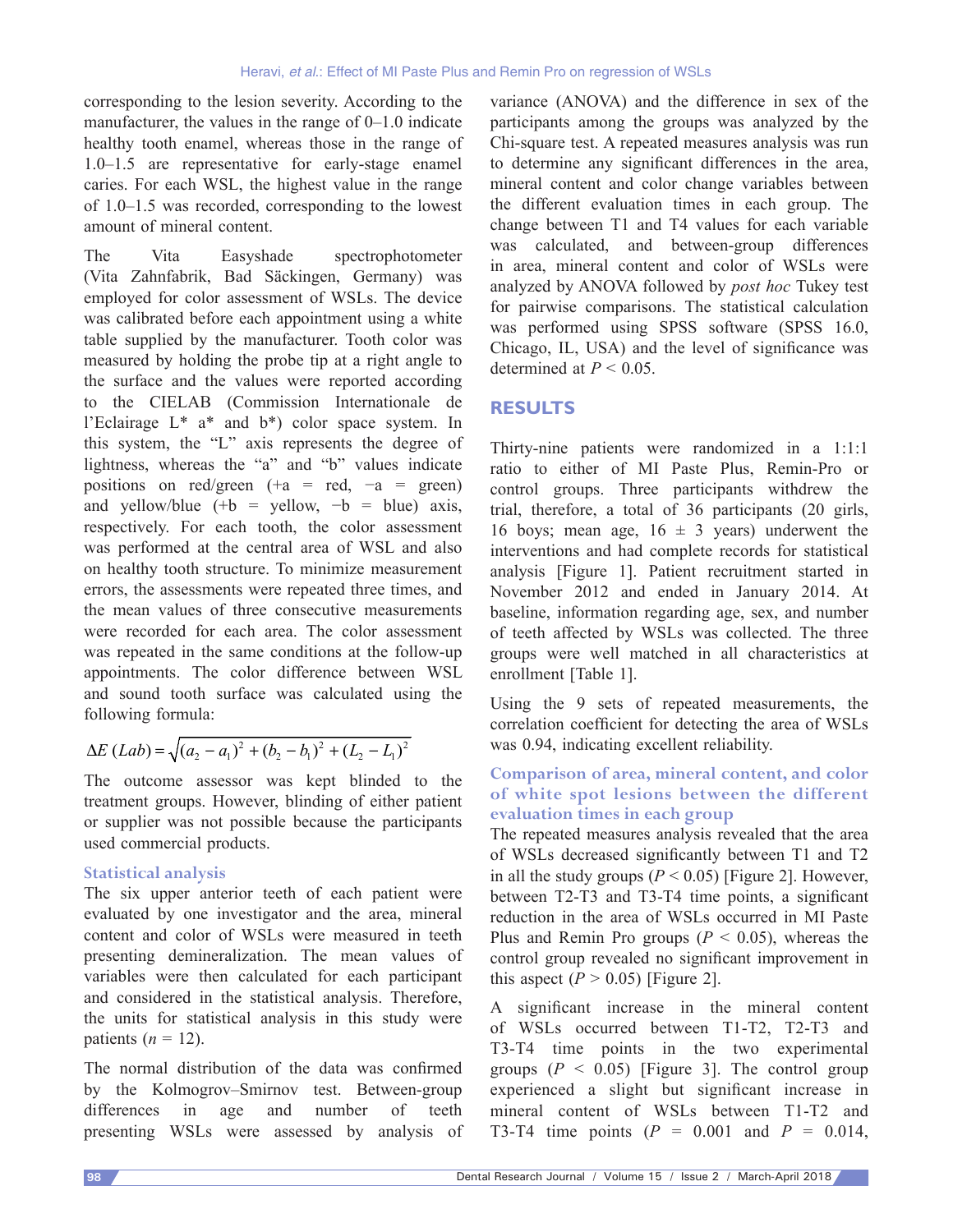

**Figure 1:** CONSORT flow diagram showing patient flow during the trial.



**Figure 2:** A line chart indicating the area of white spot lesions (mm2 ) at different evaluation times in the study groups. Significant reductions were found between T1–T2 in all groups (*P* < 0.05), and between T2–T3, and T3–T4 in both MI Paste Plus and Remin Pro groups (*P* < 0.001).



**Figure 3:** A line chart indicating the mineral content of white spot lesions at different evaluation times in the study groups. Significant increase in mineral content of the teeth were found between T1–T2, T2–T3 and T3–T4 for the experimental groups (*P* < 0.05) and between T1–T2 and T3–T4 in the control group (*P* < 0.05).

**Table 1: Comparison of baseline characteristics in the study groups**

|                                     | <b>MI</b> Paste<br><b>Plus</b> | Remin<br>Pro | Control        | P     |
|-------------------------------------|--------------------------------|--------------|----------------|-------|
| Sex                                 |                                |              |                |       |
| Females                             | 7(59)                          | 7 (59)       | 6(50)          | 0.894 |
| Males                               | 5(41)                          | 5(41)        | 6(50)          |       |
| Total                               | 12 (100)                       | 12 (100)     | 12 (100)       |       |
| Age                                 | $16.2 + 2.4$                   | $16.5 + 2.4$ | $16.4 + 2.8$   | 0.923 |
| Number of teeth<br>affected by WSLs | $4.08 + 1.5$                   | $4.58 + 1.6$ | $4.33 \pm 1.3$ | 0.692 |

The quantitative variables have been shown by mean±SD and qualitative variables by *n* (%). WSLs: White spot lesions; SD: Standard deviation

respectively), but the increase between T2‑T3 was not statistically significant  $(P > 0.05)$  [Figure 3]. It should be noted that the mineral content of WSLs in MI Paste Plus and Remin Pro groups increased approximately 16% and 22%, respectively, between the baseline and final measurements. This increase was 5% in the control group.

The repeated measures analysis exhibited that the two experimental groups experienced significant reduction in the color difference between sound and demineralized parts of enamel throughout the experiment  $(P < 0.05)$ , whereas the improvement in the control group was not statistically significant  $(P > 0.05)$  [Figure 4].

## **Comparison of T1–T4 differences in area, mineral content and color of white spot lesions between the study groups**

Tables 2 and 3 present the mean values and standard deviations regarding the area and mineral content of WSLs at different evaluation times, and the changes in these variables between baseline (T1) and end of the experiment (T4) for the three groups. Table 4 indicates descriptive results regarding the color difference between sound tooth surfaces and WSLs at different treatment stages and the change in this variable between T1 and T4 time points for the study groups. ANOVA revealed statistically significant differences for T1-T4 improvement in area  $(P < 0.001)$ , mineral content ( $P < 0.001$ ), and color ( $P = 0.009$ ) of WSLs between the study groups. All groups showed reduction in area of WSLs throughout the experiment, but the degree of reduction was significantly greater in Remin Pro and MI Paste Plus groups, as compared to the control group  $[P \le 0.05]$ ; Table 2]. Pairwise comparison by Tukey test also revealed that both experimental groups exhibited significantly greater increase in mineral content of WSLs as compared to the control group  $[P \le 0.05]$ ; Table 3. Comparison of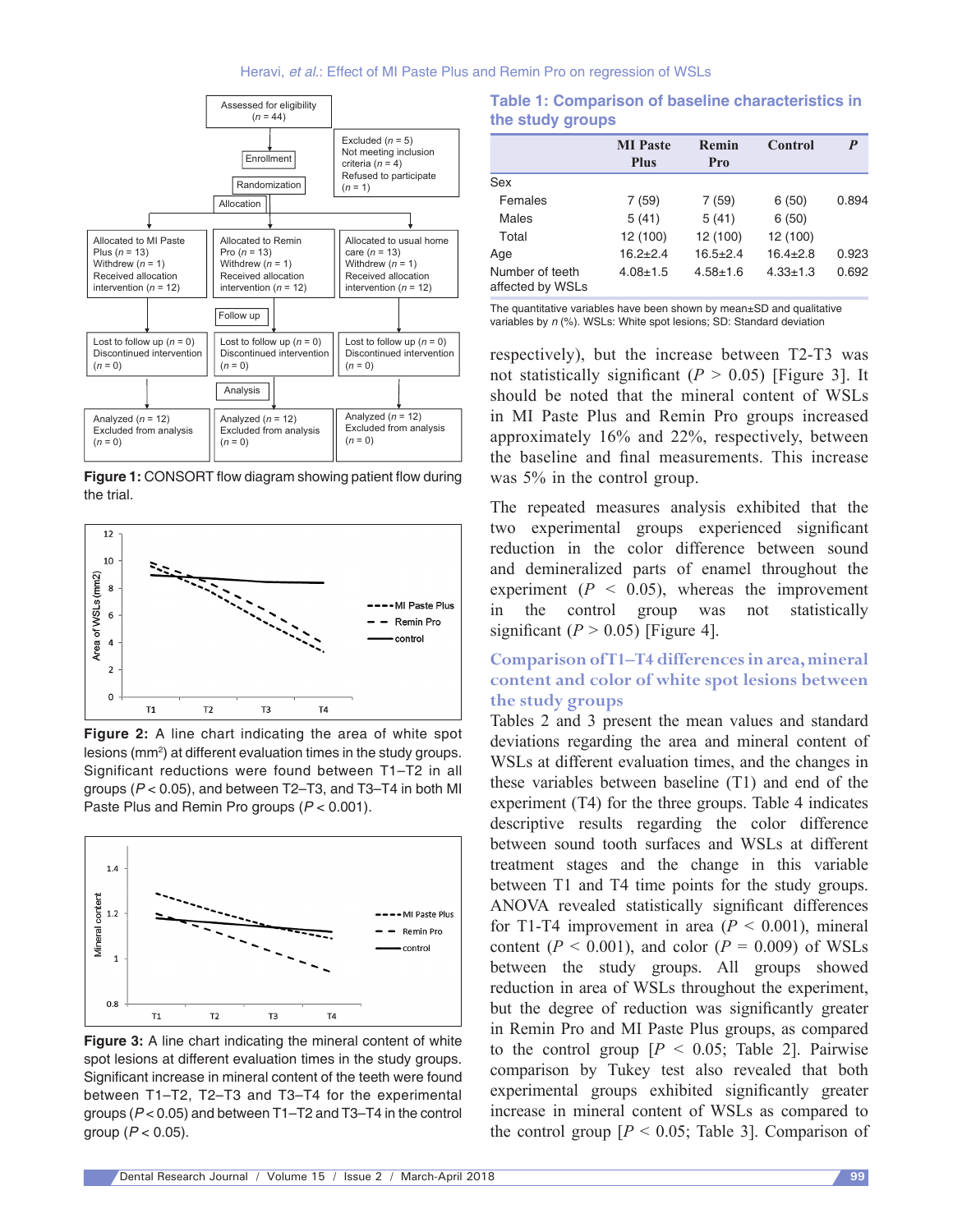| Group         | $T1$ (mean $\pm SD$ ) | $T2$ (mean $\pm SD$ ) | $T3$ (mean $\pm SD$ ) | $T4$ (mean $\pm SD$ ) | T1-T4 difference (mean* $\pm SD$ ) |
|---------------|-----------------------|-----------------------|-----------------------|-----------------------|------------------------------------|
| MI Paste Plus | $9.60 + 0.55$         | $7.84 \pm 0.84$       | $5.45 \pm 0.84$       | $6.26 \pm 1.02$       | $3.34^a \pm 1.08$                  |
| Remin Pro     | $9.87 + 1.99$         | $8.41 \pm 2.37$       | $6.36 \pm 2.60$       | $5.93 \pm 1.16$       | $3.94^a \pm 2.22$                  |
| Control       | $8.98 + 0.89$         | $8.72 + 0.83$         | $8.44 \pm 0.93$       | $0.61 \pm 0.58$       | $8.37^{\circ}$ ±1.02               |
| P             |                       | ${<}0.001**$          |                       |                       |                                    |

#### **Table 2: The mean and standard deviation regarding the area of white spot lesions (mm<sup>2</sup> ) at follow up appointments and the difference between T1 and T4 values in the study groups**

\*Tukey pairwise comparison test; the groups indicated with different letters have statistically significant differences at *P*<0.05; whereas those with the same letter are statistically comparable, \*\*Statistically significant difference at *P*<0.05. SD: Standard deviation

#### **Table 3: The mean and standard deviation regarding the mineral content of white spot lesions at follow up appointments and the difference between T1 and T4 values in the study groups**

| Group                | $T1$ (mean $\pm SD$ ) | $T2$ (mean $\pm SD$ ) | $T3$ (mean $\pm SD$ ) | $T4$ (mean $\pm SD$ ) | T1-T4 difference (mean* $\pm SD$ ) |
|----------------------|-----------------------|-----------------------|-----------------------|-----------------------|------------------------------------|
| <b>MI Paste Plus</b> | l.29±0.04             | 1.21±0.05             | $1.14{\pm}0.07$       | $1.09 \pm 0.06$       | $0.20^a \pm 0.07$                  |
| Remin Pro            | $1.20{\pm}0.08$       | $1.12 + 0.14$         | 1.03±0.12             | $0.94 \pm 0.13$       | $0.26^a \pm 0.09$                  |
| Control              | $1.18{\pm}0.03$       | 1.16±0.03             | $1.14 \pm 0.04$       | 1.12±±0.04            | $0.06^{\rm b}$ ±0.02               |
| P                    |                       | $< 0.001**$           |                       |                       |                                    |

\*Tukey pairwise comparison test; the groups indicated with different letters have statistically significant differences at *P*<0.05; whereas those with the same letter are statistically comparable, \*\*Statistically significant difference at *P*<0.05. SD: Standard deviation

#### **Table 4: The mean and standard deviation regarding the color difference (ΔE) between sound tooth surface and white spot lesions at follow up appointments and the difference between T1 and T4 values in the study groups**

| Group         | $T1$ (mean $\pm SD$ ) | $T2$ (mean $\pm SD$ ) | $T3$ (mean $\pm SD$ ) | $T4$ (mean $\pm SD$ ) | T1-T4 difference (mean* $\pm SD$ ) |
|---------------|-----------------------|-----------------------|-----------------------|-----------------------|------------------------------------|
| MI Paste Plus | $3.97 \pm 1.09$       | $3.98 + 1.30$         | $2.82 \pm 1.04$       | 1.51±0.74             | $2.46^a \pm 1.24$                  |
| Remin Pro     | $4.46 \pm 1.39$       | $4.44 \pm 1.49$       | $4.02 \pm 2.95$       | $1.88{\pm}1.27$       | $2.58^a \pm 1.53$                  |
| Control       | $3.56 \pm 1.19$       | $3.26 \pm 1.14$       | $2.59 + 0.80$         | $2.70 \pm 0.74$       | $0.86^{\rm b}$ ±1.44               |
| P             | $0.009**$             |                       |                       |                       |                                    |

\*Tukey pairwise comparison test; the groups indicated with different letters have statistically significant differences at *P*<0.05; whereas those with the same letter are statistically comparable, \*\*Statistically significant difference at *P*<0.05. SD: Standard deviation



**Figure 4:** A line chart indicating the color difference (∆E) between sound tooth surface and white spot lesions at different evaluation times in the study groups. Significant reductions in the color difference between sound and demineralized enamel were found between T1–T2, T2–T3 and T3–T4 in both experimental groups  $(P < 0.05)$  but not in the control group (*P* > 0.05).

the alteration in values between baseline and end of the experiment revealed that both experimental groups experienced significantly greater reduction in the color difference between sound and demineralized enamel, as compared to the control group  $[P \le 0.05]$ ; Table 4].

No harm was observed over the period of the experiment.

#### **DISCUSSION**

This study investigated the effectiveness of two remineralizing agents, MI Paste Plus and Remin Pro, against usual home care for treatment of postorthodontic WSLs. The study was contemplated during a 12‑week period because in most cases, a rapid reduction in the size of WSLs occurs during the first 12 weeks following appliance removal.<sup>[27]</sup> It has been demonstrated that fluorescent-based systems are suitable for visual detection of caries lesions.[28,29] In this study, VistaCam iX was employed to capture fluorescent images. A previous study indicated that this fluorescent camera provides high reproducibility and good performance for caries detection at various stages of the disease process.<sup>[30]</sup> In addition, the portability and fair cost of the device makes it easily applied in the clinical situation. In contrast to some previous studies $[1,2,11]$  that scored areas of WSLs in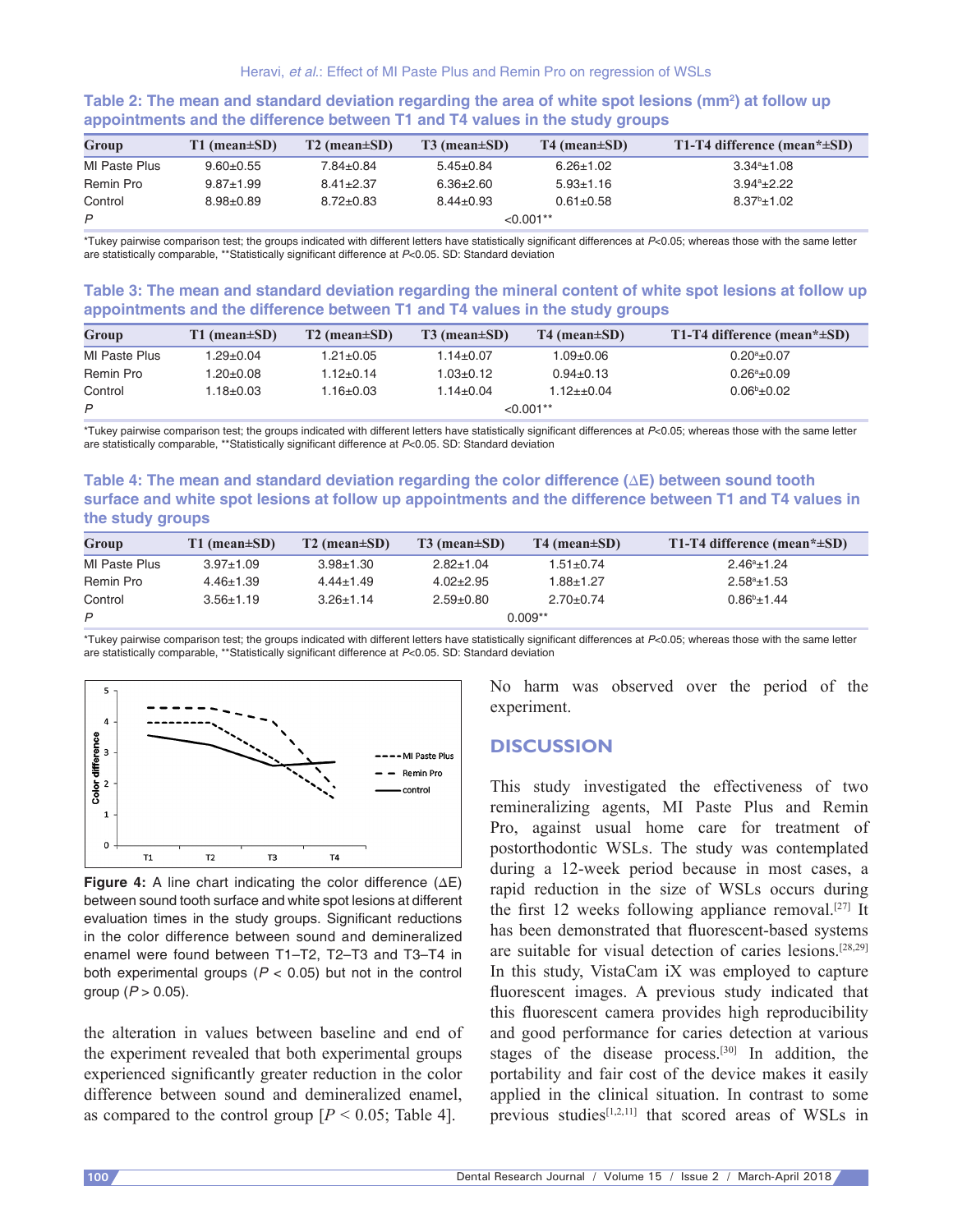photographs; the present investigation took advantage from MIP4Student software for quantitative assessment of demineralized areas of enamel. Because of the esthetic problem of WSLs, the color change was another variable that was measured in the present investigation. Tooth color can be determined by 2 means: visual and instrumental assessments. It is believed that instrumental methods are more accurate and more reproducible compared with human visual shade assessments.<sup>[31]</sup> Therefore, in the present study, a spectrophotometer was employed for color assessment. Under clinical conditions, if the color difference exceeds 3.3 units, it would be perceptible by human eyes, indicating color mismatching.[32]

In the present study, a significant reduction in the area of WSLs occurred in the MI Paste Plus (65%) and Remin Pro (60%) groups during the course of the study, whereas in the control group there was no significant improvement in the area of WSLs between T2‑T3 and T3‑T4 time points (7% reduction over the study period). This outcome indicates that MI Paste Plus and Remin Pro have remineralizing effects on enamel caries and can effectively reduce the extent of WSLs in a 3‑month treatment period. It is believed that MI Paste Plus can maintain a state of supersaturation of calcium and phosphate over the enamel surface. In addition, the fluoride content in MI Paste Plus has a synergistic effect with CPP-ACP, increasing its remineralizing potential.[17,18] The Remin Pro product contains fluoride as well as calcium and phosphate in the form of hydroxyapatite, with the capability to fill superficial enamel lesions. The little improvement observed in the extent of WSLs in the control group can be attributed to the natural remineralization phenomenon that results in partial reversal of what is an early caries lesion.[27]

In this study, the mineral content of MI Paste Plus and Remin Pro groups increased approximately 16% and 22%, respectively throughout the experiment. In comparison, the increase in mineral content of the control group was only 5%. When the alteration in mineral content between baseline and end of the experiment was compared between groups, it was revealed that both MI paste Plus and Remin Pro groups had significantly greater increase in mineral content of WSLs than that of the control group, indicating the remineralizing capability of these products. The increase in mineral content of WSLs was slightly greater in Remin Pro than MI paste Plus

group, possibly due to the more efficient delivery of calcium and phosphate ions by hydroxyapatite.

The two experimental groups (MI Paste Plus and Remin Pro) showed significant improvement in the color of WSLs during the study, whereas the controls experienced only a small insignificant regression. This finding can be attributed to the effectiveness of MI Paste Plus and Remin Pro in remineralizing WSLs. When mineral is lost from the enamel, it becomes more porous; so the light is scattered and the result is the clinical appearance of white spot lesions.<sup>[33]</sup> It is expected that remineralizing treatments help to prevent light scattering by filling the porous areas and in this way, improve the appearance of the tooth surface. The lower amount of mineral content in the control group, however, leads to greater light scattering and consequently more color difference between sound tooth surface and WSLs.

Some authors believe that concentrated fluoride agents should not be used for the treatment of demineralized enamel immediately after appliance removal because they cause fluoride precipitation in surface-softened enamel with less effect on subsurface lesions, and thus, the optical appearance of demineralized enamel would not be improved. $[1,34,35]$  The findings of this study, however, indicate that the natural improvement in mineral content and appearance of WSLs is negligible following appliance removal, whereas both remineralizing creams were effective in enhancing mineral properties and reducing the color difference between healthy and demineralized parts of enamel. Therefore, it is suggested that the clinicians recommend the patients with extensive WSLs to use these remineralizing agents after appliance removal to decrease complications and promote the esthetic outcome of orthodontic therapy. Since the participants of this study were recruited from several dental centers and they were randomly assigned to the study groups, the results may have good generalizability to other groups of orthodontic patients.

The outcomes of this study agree with the results of some clinical trials.[2,3,14,36] Robertson *et al*. [3] found that the use of MI Paste Plus prevented the development of new WSLs during orthodontic treatment and reduced the number of WSLs already present, whereas the placebo paste had no significant effect on prevention and treatment of caries lesions. Another clinical trial showed that a remineralizing paste containing CPP‑ACP significantly enhanced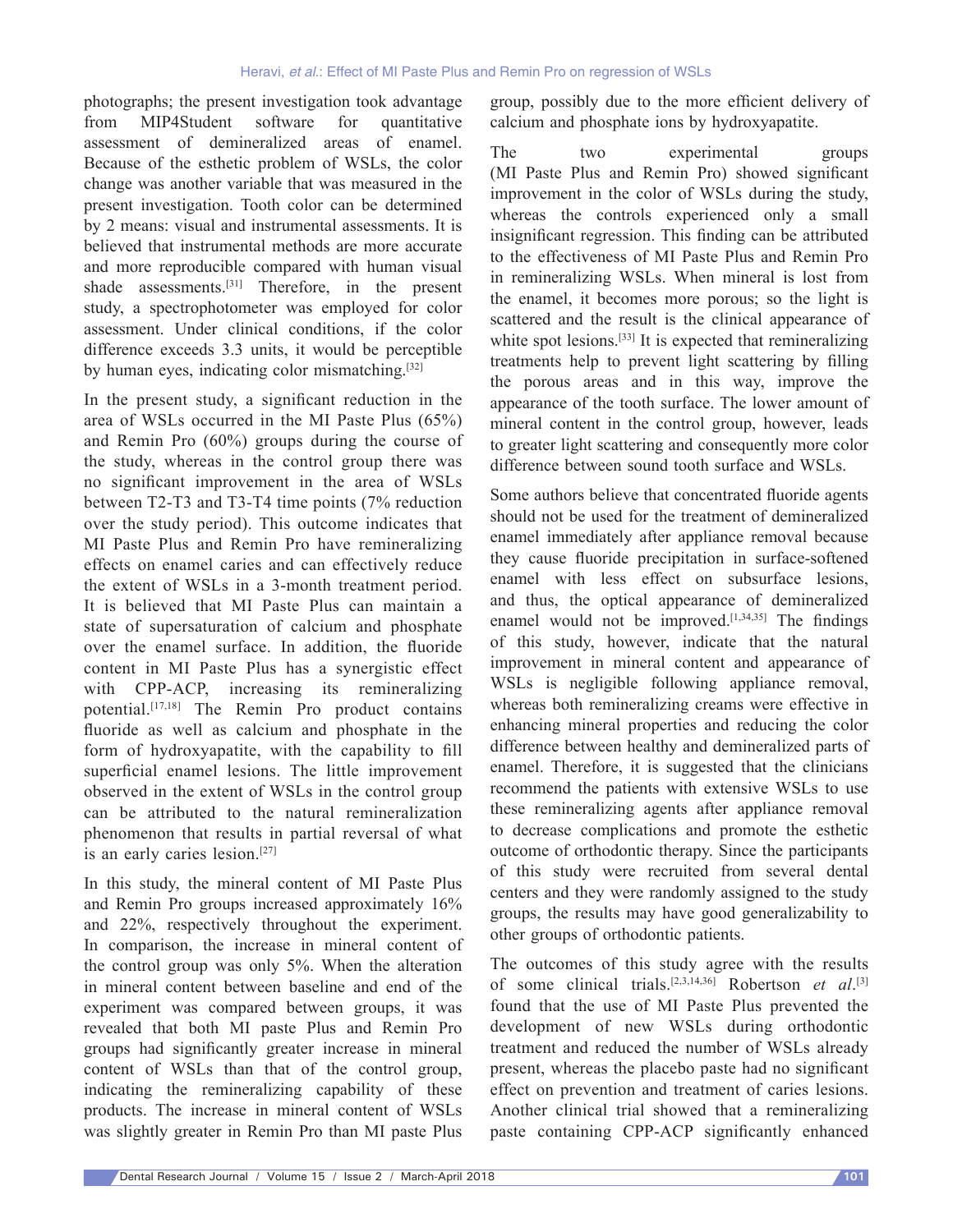regression of WSLs compared with a placebo cream over a 12‑week period.[2] In contrast to the results of this study, some randomized clinical trials reported no beneficial effects of using products containing casein phosphopeptide-amorphous calcium phosphate for the treatment of WSLs.  $[1,11,37]$  This difference may be related to the use of fluoride-free CPP-ACP or to the shorter intervention periods in those studies $[1,12]$  compared to the 3-month application in the present investigation. Another factor that could affect the results is the volume of the remineralizing agent used and its close contact with the demineralized tooth surface. In contrast to some previous studies that recommended a pea‑sized amount or 1 g of CPP‑ACP applied by a finger or brush, $[1,11]$  in this study, the patients were instructed to use the remineralizing paste as much as one‑fourth of the central incisor height within a clear retainer. This retainer provided close proximity between the cream and the demineralized tooth surface for 30 min, which was longer than that used in other investigations<sup>[1,3,11]</sup> Further studies with greater sample size and longer follow-ups are warranted to compare the effectiveness of MI Paste Plus and Remin Pro with topical fluoride application in regression of WSLs.

A limitation of the current study was the lack of blinding for the patients and the supplier because industrial products were used. However, the outcome evaluator was kept blinded, so the risk of biases should be considered low. Another limitation of the study was its small sample size. This was related to the difficulty in finding patients who met the inclusion criteria and agreed to participate in the trial. However, it should be noted that most patients in this investigation had multiple teeth with WSLs; therefore, the number of teeth examined was much higher than 12 (the number of patients).

## **CONCLUSION**

Under the conditions used in this 12‑week clinical trial:

- 1. The application of MI Paste Plus and Remin Pro caused a significant decrease in the area of WSLs, which was significantly greater than that of the control group
- 2. The mineral content of WSLs enhanced in all groups throughout the experiment, but the degree of enhancement was significantly greater in MI

Paste Plus and Remin Pro groups than the control group

- 3. A significantly greater improvement in the appearance of WSLs occurred following the use of MI Paste Plus and Remin Pro products as compared to the patients receiving usual home care.
- 4. The prescription of either MI Paste Plus or Remin Pro can be recommended after orthodontic therapy to increase mineral properties and enhance dental esthetics in participants with extensive WSLs.

#### **Acknowledgments**

The authors would like to thank the vice chancellor for research of Mashhad University of Medical Sciences for the financial support of this project. The results presented in this work have been taken from a postgraduate student thesis (thesis number 529).

## **Financial support and sponsorship** Nil.

#### **Conflicts of interest**

The authors of this manuscript declare that they have no conflicts of interest, real or perceived, financial or nonfinancial in this article.

## **REFERENCES**

- 1. Huang GJ, Roloff‑Chiang B, Mills BE, Shalchi S, Spiekerman C, Korpak AM, *et al.* Effectiveness of MI paste plus and previDent fluoride varnish for treatment of white spot lesions: Arandomized controlled trial. Am J Orthod Dentofacial Orthop 2013;143:31-41.
- 2. Bailey DL, Adams GG, Tsao CE, Hyslop A, Escobar K, Manton DJ, et al. Regression of post-orthodontic lesions by a remineralizing cream. J Dent Res 2009;88:1148‑53.
- 3. Robertson MA, Kau CH, English JD, Lee RP, Powers J, Nguyen JT, *et al.* MI paste plus to prevent demineralization in orthodontic patients: A prospective randomized controlled trial. Am J Orthod Dentofacial Orthop 2011;140:660-8.
- 4. Höchli D, Hersberger‑Zurfluh M, Papageorgiou SN, Eliades T. Interventions for orthodontically induced white spot lesions: A systematic review and meta‑analysis. Eur J Orthod 2017;39:122‑33.
- 5. Ahrari F, Poosti M, Motahari P. Enamel resistance to demineralization following Er: YAG laser etching for bonding orthodontic brackets. Dent Res J (Isfahan) 2012;9:472‑7.
- 6. Reynolds EC, Cai F, Cochrane NJ, Shen P, Walker GD, Morgan MV, *et al.* Fluoride and casein phosphopeptide-amorphous calcium phosphate. J Dent Res 2008;87:344‑8.
- 7. Reynolds EC. Calcium phosphate-based remineralization systems: Scientific evidence? Aust Dent J 2008;53:268-73.
- 8. Heravi F, Ahrari F, Mahdavi M, Basafa S. Comparative evaluation of the effect of Er: YAG laser and low level laser irradiation combined with CPP‑ACPF cream on treatment of enamel caries. J Clin Exp Dent 2014;6:e121-6.